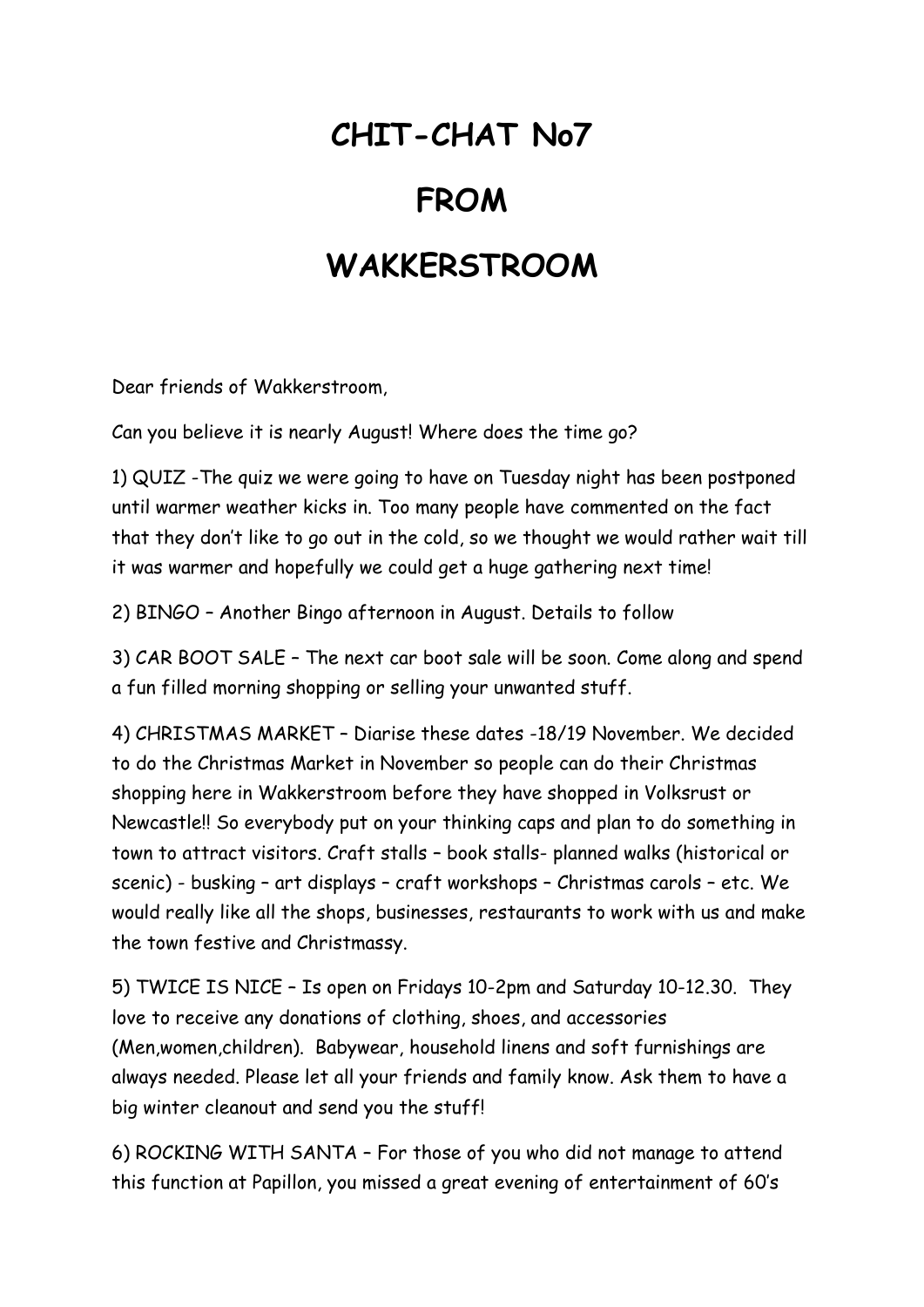and 70's music by The Spillage People. Maybe next time! However, you can still participate in the last few events for Christmas in July. Both The Garrett and Owl and Hare are organising a Christmas in July dinner. Bookings are essential and menus are available on request. Both menus look so delicious it is going to be a difficult decision as to which one you choose! See everyone there!

7) THE CROWNED CRANE – This Friday night is Sing-a-long night from 19h00 to 20h00. You can also watch the Vodacom Super Rugby 1<sup>st</sup> Quarter final. The time is still TBA. They now supply pub lunches which are yummy as they are all supplied by the Wakkerstroom bakery. Thank you guys for supporting local enterprises.

8) BOOKLOVE – The place to be on a Saturday morning is at the BOOKLOVE table outside Wakkerstroom Central. Not only will you find a large selection of second-hand books at unbelievably low prices but you're also likely to bump into friends and acquaintances, have a good chat and catch up on what's happening in Wakkerstroom. BOOKLOVE is in its third year of selling books for charity, and its beneficiaries together receive 100% of the proceeds of its sales. Income and donations amounted to R21 100 during 2014, R27 500 during 2015 and R20 000 up to 26thJune this year! BOOKLOVE'S beneficiaries are : E Sizameleni Orphans Fund , Dana ( new beds at frail care ), Wag, Smiley's, The Clay Foundation in e Sizameleni, St Stephen's English Reading and Literacy Project, and one off donations to assist with emergencies like the Disaster Relief Fund for victims of the tornado in November 2015.

9) Condolences to the family of a grand old man, Glyn Field, who died at Dana after a short illness. The village will sorely miss his cheerful and friendly face around town. His memorial service is on Saturday at the Catholic Church at 14h00.

10)WOMEN'S DAY – There will be a celebration of youth, hope and love on Women's Day 9 August at 12h30 until 15h00 at Papillon. The celebration and lunch will cost R150. Our hottest, youngest and most aspiring local young female, Tisha Willemse, will be performing during the lunch. Come all you ladies out there – get your friends together and support this function. Just think – you don't have to cook or wash the dishes – just come and relax and enjoy your afternoon.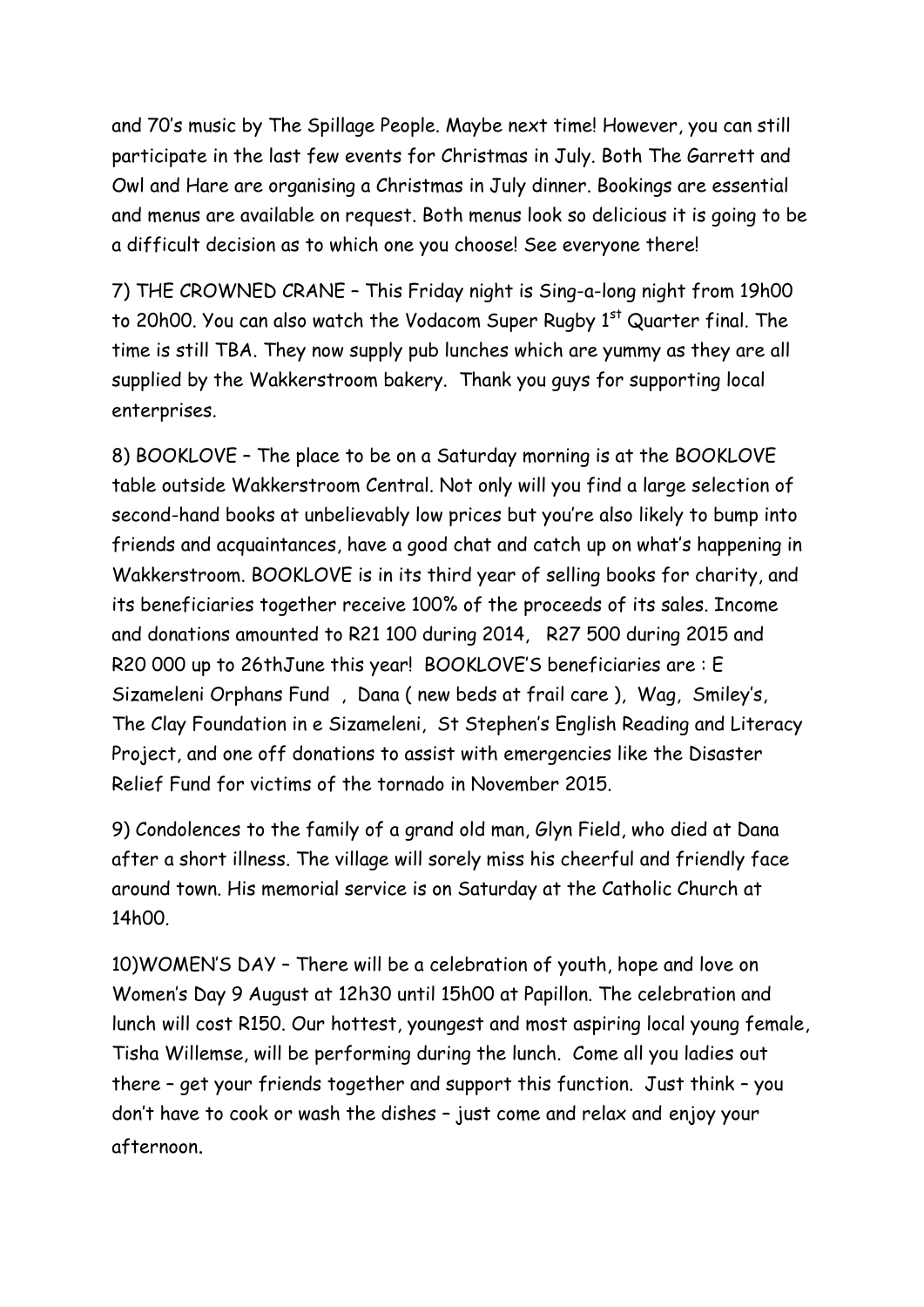11) GOLF DAY – Dana Tehuis are having their annual Golf Day on Saturday 30 July. The tee off is at 8h00 while registration will be at the clubhouse not later than 7h30. Apart from the Bazaar, this is the other big occasion by Dana Tehuis for fund raising as they do not receive subsidies. Way to go guys – I hope you have a very successful day.

12) ELEEN STRYDOM – For those of you who remember Eleen, you will be thrilled to hear that when she presented her thesis for her B.Tech Degree the committee reviewed her work and agreed that it was of such a high standard that if she were to write up the additional work that she had already done they would allow her to submit this as an M.Tech Thesis. This has only happened once before and this attests to the hours and days of hard work she put into this work. We are really proud of Eleen and she has put the Wakkerstroom Secretarybird population onto the map.

13) WAKKERSTROOM BIRD CLUB - the Bird Club celebrated its 4<sup>th</sup> year of existence in June this year, living proof that time does indeed fly when you are having fun! Well done! There will be the monthly meeting at Birdlife on Wednesday 20 July. A spectacular David Attenborough DVD on New Guinea's Birds of Paradise, the amazing colours and mating displays are a wonder to watch. 17h30 for 18h00 start.

14) SANDY TWOMEY MEMORIAL PHOTOGRAPHIC COMP – is on the drawing board and some excellent prizes are being assembled. The subjects will be People, Fauna and Flora, Seasons, Scenery, Buildings and Architecture and MUST reflect life in Wakkerstroom. Full details will be available soon via posters in town. Entries from professional photographers will not be accepted.

15) WINTER CAR COUNT - This will take place on Saturday 30<sup>th</sup> July with a briefing at the Crowned Crane at 17h00 on Friday 29thJuly. Please do your best to be there, experienced counters and novices, to get an update on the counting procedure. The bird club would like some new faces to travel with "old hands" in order to widen the pool of observers to call on for future counts.

16) SPEED HUMPS – At long last!!!! Thank you to anyone who had any influence in getting these done. They have already put in 4 and they are really nice and high so hopefully this will put paid to all the speedsters who scream through Wakkerstroom without slowing down at stop streets. This should make our main